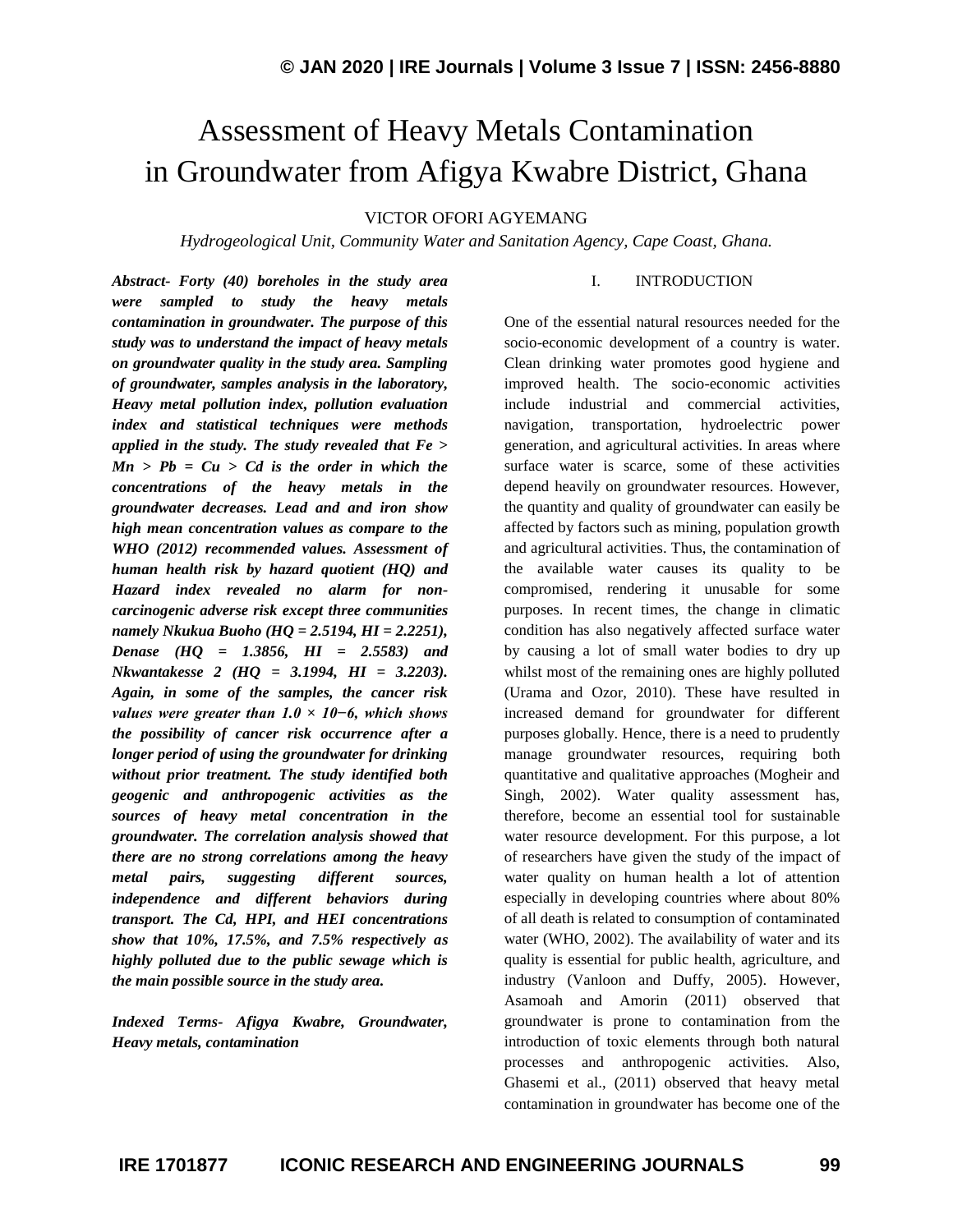serious environmental issues due to increase of rate of contamination associated with the anthropogenic activities. In fact, limited concentration of some of the heavy metals dissolved in water are good for human health when within a certain range of concentration while others are harmful (Raju, 2007; Wang, 2013). Naturally, heavy metals occur in the Earth's crust, therefore, they are found in soils and rocks in different concentrations. For example, Pelig-Ba (1998) in their study of mercury, lead, copper, zinc, cadmium, iron, manganese, chromium and arsenic in groundwaters from the Upper West and Upper East Region and the Accra Plains in Ghana found that the mean Cd, Mn and Cu concentrations for all the study areas fell within the WHO limits, whereas the values of Pb, Cr and Fe exceeded the WHO limits for drinking water. They concluded that the chemical composition of the rocks in the area could be the dominant source of the heavy metals. Again, heavy metals contamination of groundwater due to anthropogenic activities such as mining, improper waste disposal, application of agrochemicals, etc. is now a global issue.

The application of multivariate statistical techniques to characterize groundwater sources is reported by many researchers. However, the application of such technique together with the pollution evaluation index to assess the suitability of the groundwater in the Afigya Kwabre (in a small scale) is lacking. Afigya Kwabre District has a high population density of 263 per sq. km and a high population growth rate of 4% annually. The people in the District rely heavily on groundwater for all their water needs. However, the relationship between the use of groundwater and public health in the District is unknown. This work, therefore, understand the suitability of the groundwater for drinking purpose in the District with respect to selected heavy metals concentrations in the groundwater. The study involved the application of both statistical methods and pollution evaluation indices. The District is located between latitudes 6o 5' N and 7o 1' N, and longitudes 1o 4' W and 1o 25' W (Fig. 1).



Fig.1 Map of Afigya Kwabre District (Ghana Statistical Report, 2010)

### II. HYDROGEOLOGY OF THE STUDY AREA

The study area has an equatorial climate and two rainfall periods. The period for the minor rainfall is between September and November while the major rainfall period is between March and July. The landscape of the area is a dissected plateau with heights reaching 800 m to 1200 m above sea level. Isolated hills in the south around the Buoho community have altitude up to 1,200 m above mean sea level (Yidana et al., 2015). The undulating nature of the relief of the area makes the flow of water easy. Many rivers and streams drain the area and notable among these are the Offin, Oyon and Abankro Rivers. The study area is underlain by rocks of the Voltaian Supergroup and granitoids of the Birimian. The hydrogeology of the rocks of the area is controlled by secondary hydrogeological parameters such as weathering, fractures and fissures (Yidana et al., 2015). According to Kesse (1985), the Pan-African tectonic activities caused the sandstones of the Voltaian to partially metamorphose, hence their primary porosities are very much reduced. Yidana et al. (2015) noticed that the semi-confined Voltaian aquifers are amongst the most difficult aquifers to study in Ghana, and success rates for drilling prolific wells in the terrain rarely exceed 60%. In terms of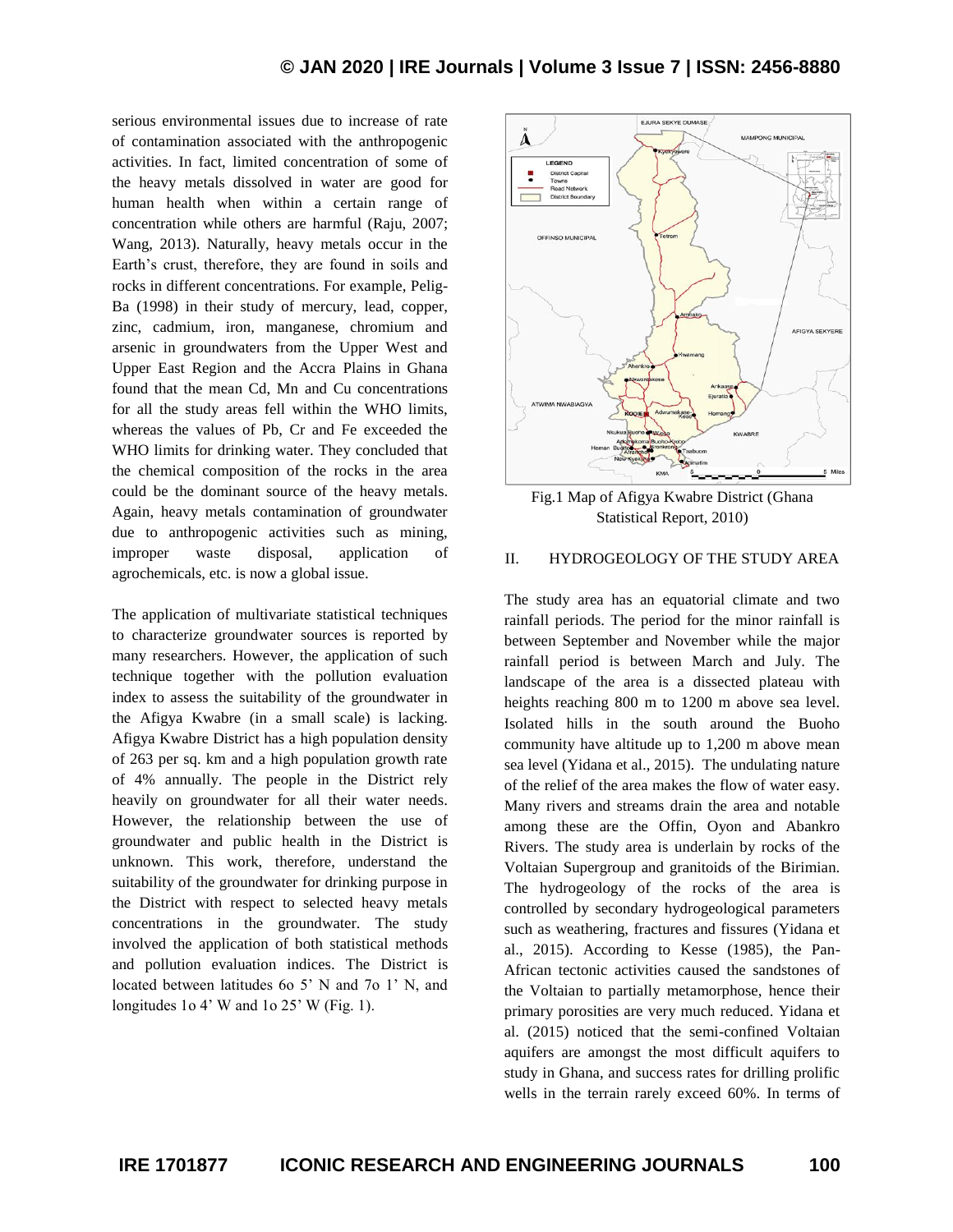groundwater occurrence, the Birimian aquifers have been noted to be generally better than the Voltaian (Yidana et al., 2015). The confined granitoids belong to the Crystalline Basement Aquifer Province (Obuobie et al., 2016; Banoeng-Yakubo et al., 2010) where groundwater occurs mainly in the saprolite, saprock and the fractured bedrock.

#### III. METHODOLOGY

Forty (40) boreholes were sampled for trace metals analysis in November 2015. The volumes of the bottles were 500 ml. The groundwater outlets were flushed for approximately 10-15 minutes to pump out water that had settled in the pipes before collecting samples. To preserve the samples, 10 ml of 69% nitric acid was added to the samples. The samples were placed in an ice chest containing ice blocks. They were then transported to Laboratory for analysis. In the laboratory, groundwater samples were analysed employing the standard methods (APHA, 1995). All the selected heavy metals were analysed using Atomic Absorption Spectrophotometer (AAS) with air acetylene flame. The accuracy of the laboratory analysis was checked by duplication of three samples with different codes and the differences were fall within the acceptable range of  $\pm$  5%.

#### IV. HEAVY METAL POLLUTION INDICES

The Heavy Metal Pollution Index (HPI) denotes the overall quality of water. According to Mohan et al. (1996), the following equations (equation 1 and 2) are used to calculate the index as:

$$
Q_i = \sum_{i=1}^n \frac{\{M_i - I_i\}}{S_i - I_i} \times 100
$$
 (1)

Where Mi is the concentration of the heavy metal in the groundwater, Ii is the ideal concentration of the heavy metal in drinking water and Si is the standard values of the heavy metal.

$$
HPI = \frac{\sum_{i=1}^{n} W_i Q_i}{\sum_{i=1}^{n} W_i}
$$
 (2)

Where Qi is the sub-index, Wi is the unit weight of the heavy metal, and n represents the total number of parameters used in the calculation (Mohan et al., 1996). The (-) sign denotes the numerical difference between the two values ignoring the algebraic sign (Edet & Offiong, 2002; Alexandra et al., 2013; Giri & Singh 2014).

Weightage of parameters is assigned base on their importance and it's between zeros to one. It can also be considered as inversely proportional to the standard value for each element (Moghaddam et al., 2014). The quality of water sample is classified based on heavy metal pollution index is as: low heavy metal pollution (HPI <100), heavy metal pollution on the threshold risk  $(HPI = 100)$  and high heavy metal pollution (HPI  $> 100$ ) (Edet & Offiong, 2002).

#### V. HEAVY METAL EVALUATION INDEX

Edet and Offiong (2002) defined HEI as the overall quality of water with respect to concentrations of heavy metals it contains and it is calculated by using Eqn. (3):

$$
HEI = \sum_{i=1}^{n} \frac{H_c}{H_{mac}} \tag{3}
$$

Where Hc is the concentration of heavy metal in the groundwater and Hmac is the maximum admissible concentration (MAC) of the heavy metal.

#### VI. DEGREE OF CONTAMINATION  $(C_d)$

According to Backman et al. (1997), the contamination index (Cd) summarizes the combined effects of various parameters considered to be harmful to human health in water and it's calculated as follows:

$$
C_d = \sum_{i=1}^n C_{f_i} \tag{4}
$$

Where 
$$
C_{f_i} = \frac{c_{A_i}}{c_{N_i}} - 1
$$
 (5)

Where Cfi is the contamination factor, CAi is the analytical value, CNi is the upper permissible concentration of the heavy metal, N is the normative value and CNi is taken as MAC.

#### VII. RISK ASSESSMENT

The evaluation of the heavy metals in the water samples for possible adverse health effects associated with exposure to such chemicals revealed that the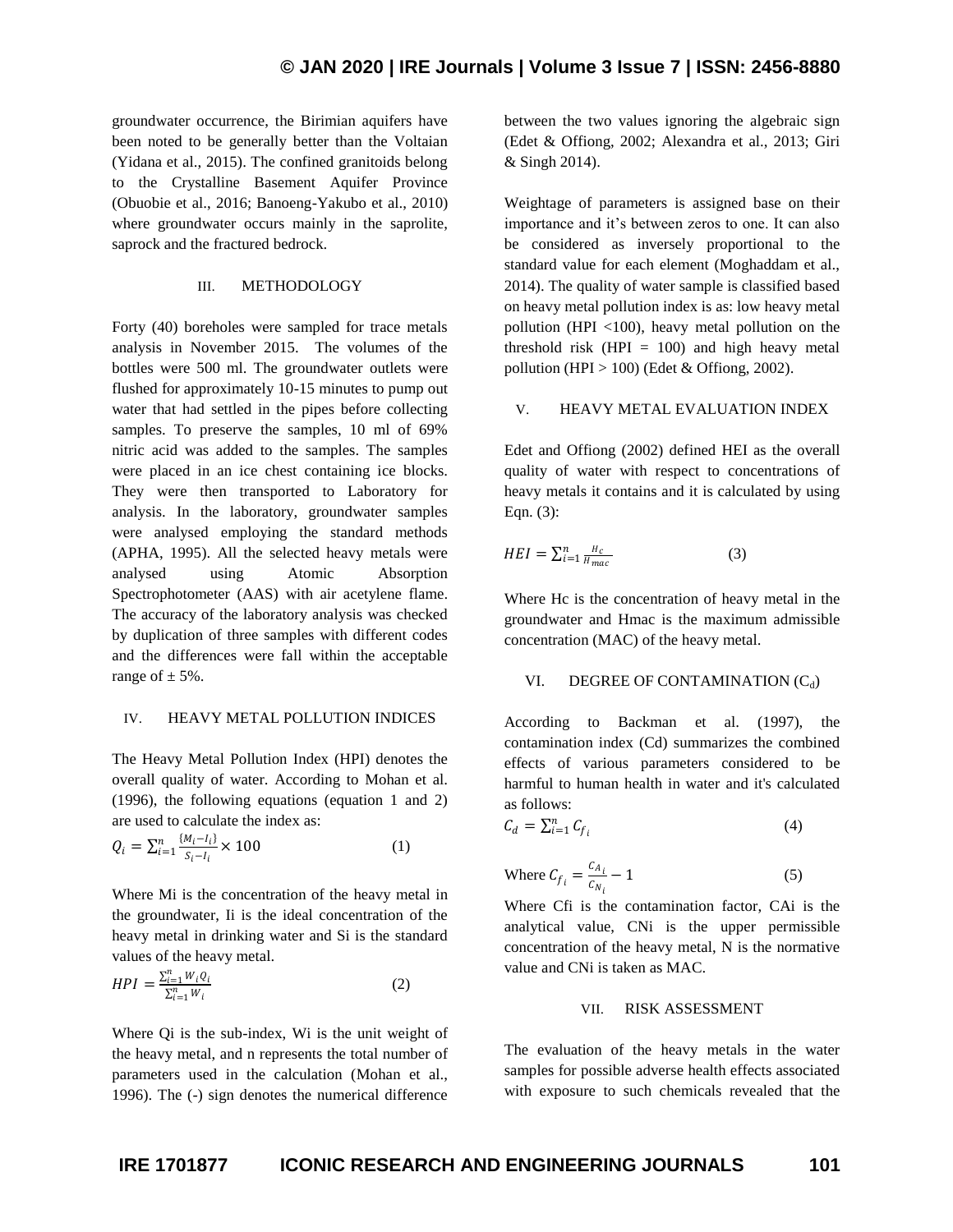level of exposure through ingestion (ADDi) was observed using (6).

$$
ADD_i = \frac{(C_i \times IR \times EF \times ED)}{(BW \times AT)} \tag{6}
$$

Where EF, ED, BW, AT are Exposure frequency, Exposure duration, Body weight, and Average time respectively (Siriwong, 2006). Ci is given by table 1 the slope factor (SF) the reference dose (RfD) are presented in table 2 (Wongsasuluk et al., 2014).

| Table 1 Input parameters to characterize the ADD value |                |           |             |  |  |  |
|--------------------------------------------------------|----------------|-----------|-------------|--|--|--|
| Exposure parameters                                    | Symbols        | Units     | Value       |  |  |  |
| Cadmium                                                | C <sub>d</sub> | Mg/L      | 5.0 10-4    |  |  |  |
| Cupper                                                 | Cu             | Mg/L      | $4.010-2$   |  |  |  |
| Lead                                                   | Pb             | Mg/L      | $3.510-3$   |  |  |  |
| Zinc                                                   | Zn             | Mg/L      | 0.3         |  |  |  |
| Iron                                                   | Fe             | Mg/L      | 0.7         |  |  |  |
| Manganese                                              | Mn             | Mg/L      | 0.014       |  |  |  |
| Ingestion rate                                         | IR             | L/Day     | 2.2         |  |  |  |
| Exposure frequency                                     | EF             | Days/Year | 365         |  |  |  |
| Exposure duration                                      | <b>ED</b>      | Years     | 70          |  |  |  |
| Body weight                                            | <b>BW</b>      | Kg        | 70          |  |  |  |
| Average time                                           | AT             | Years     | 25,550 days |  |  |  |

Table 2 The toxicity responses to heavy metals as the oral reference dose (RfD)

| <b>Heavy Metals</b> | Oral RfD (mg/kg/day) |
|---------------------|----------------------|
| Cd                  | 5.0 10-4             |
| Cп                  | $4.010 - 2$          |
| Ph                  | 3.5 10-3             |
| $Z_{n}$             | 0.3                  |
| Fe                  | 0.7                  |
| Mn                  | 0.014                |

There is a need for hazard assessment as it helps to evaluate the possibility of an agent to cause carcinogenic hazard to the public and the circumstances under which such hazards may occur (WHO, 2003; Ogunfowokan et al., 2005). The assessment is done by using equation (7) below: Hazard quotient (HQ) =  $\frac{ADD}{DSD}$ RfD (7)

Where HQ and RfD are the hazard quotient and the oral/ dermal reference dose (mg/L/day) respectively (Bartholomew et al., 2008).

Hazard index (HI<sub>i</sub>) =  $\sum HQ_i$ (8) According to Lim et al. (2008), when the HI/HQ ratio is greater than one, it indicates an unacceptable risk of non-carcinogenic effects on public health, however, when the HI/HQ ratio is less than one then

it indicates an acceptable level of risk. Equation (9) was used to calculate the (Boateng et al., 2015).

$$
CDI = C_i \times \frac{DI}{BW}
$$
 (9)

Where Ci is the concentration of the heavy metal in the groundwater samples (mg/l), DI is average daily intake rate (2.2 L/day), and BW is body weight (70 kg).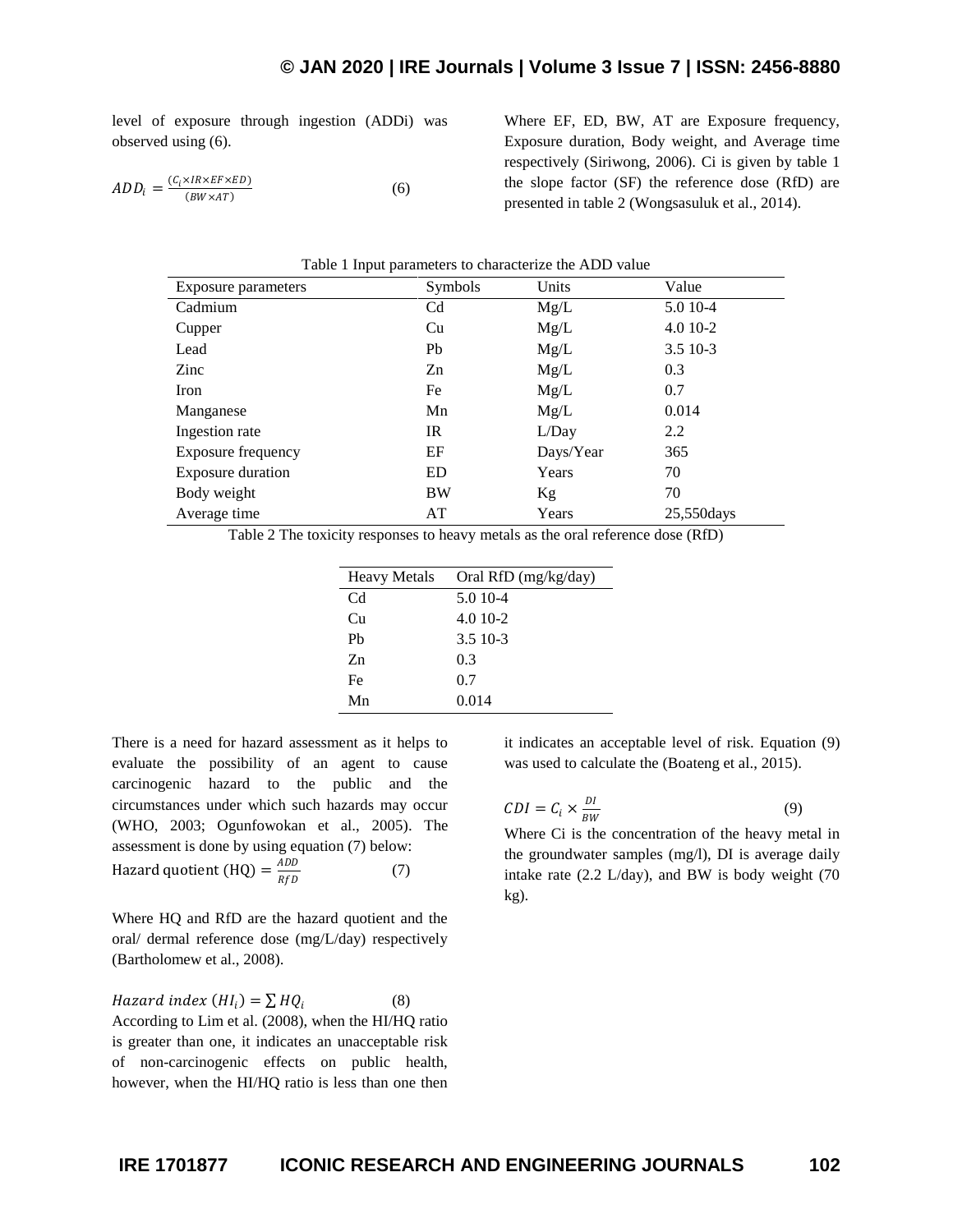|                |      |         | ັ       |      | Std.      | <b>WHO</b> |
|----------------|------|---------|---------|------|-----------|------------|
| Parameter      | Unit | Minimum | Maximum | Mean | Deviation | (2012)     |
| Fe             | mg/1 | 0.00    | 13.26   | 0.35 | 2.10      | 0.30       |
| Zn             | mg/1 | 0.00    | 0.13    | 0.01 | 0.02      | 5.00       |
| Pb             | mg/1 | 0.00    | 0.36    | 0.03 | 0.07      | 0.01       |
| Cu             | mg/1 | 0.00    | 0.43    | 0.03 | 0.07      | 2.00       |
| Mn             | mg/1 | 0.00    | 0.21    | 0.07 | 0.06      | 0.10       |
| C <sub>d</sub> | mg/1 | 0.00    | 0.02    | 0.00 | 0.00      | 0.00       |

#### VIII. STATISTICAL ANALYSIS

| The result of the analysis of the samples taken from   |
|--------------------------------------------------------|
| the study area is presented in table 3. The study      |
| revealed that $Fe > Mn > Pb = Cu > Cd$ is the order in |
| which the concentrations of the heavy metals in the    |
| groundwater decreases. Fe and Mn are metals that       |
| occur naturally in rocks and they are dissolved into   |
| the groundwater through rock-water interaction. The    |
| range of Fe concentration in the groundwater range     |
| was 0-13.26 mg/l with a mean of 0.35mg/l. Most of      |
| the samples showed no concentration of Fe.             |
| However, the sample taken from Kyekyewere              |
| showed an extremally high Fe concentration of          |
| 13mg/l. This high concentration of iron seen in the    |
| sample taken from Kyekyewere may be attributed to      |
| the dissolution of minerals such as amphibole in the   |
| rocks. The continuous drinking of water which          |
| contains excess iron concentration may result in       |
| public health issues (US-CDC, 2011). The               |
| concentration of Mn ranges from 0 to 0.21 mg/l and a   |
| mean of 0.07mg/l which is above the permissible        |
| limit of 0.10mg/l (WHO, 2012). The concentration of    |
| Pb ranges from 0 to 0.36mg/l. Most of the              |
| communities with high concentrations of Pb above       |
| the WHO (2012) recommended value of 0.01 mg/l          |
| are located in the southern part of the study area     |
| which is heavily populated. This indicates that the    |
| concentration of Pb may be influenced<br>by            |
| anthropogenic activities such as pit latrine and       |
| improper waste disposal. This may also account for     |
| the observed concentration of Cd above the             |
| permissible limit of 0.01 mg/l in Denase which is      |
| located in the southern part of the study area.        |

Table 3 Statistical summary of the groundwater data

From the results of the correlation analysis of heavy metals in Table 4, it can be seen that the concentrations for different heavy metals are not correlated in the study area. This indicates that the concentrations of the various heavy metals in the groundwater samples are influenced by different factors. The lack of associations of the heavy metals indicates that their concentrations in the groundwater have not been influenced by contaminants from the same sources. Their concentrations are likely controlled by rock weathering. Application of the principal component analysis was employed to uncover the possible sources of heavy metals in the groundwater samples. The study implored R-mode Cluster Analysis to show relationships between variables. The technique helped in the determination the relationship existing amongst the heavy metals in the groundwater as well as the possible influencing factors. Before the clustering process, the data were normalized. The dendrogram (Fig. 2) shows three clusters which reflect possible strong mutual correlations that exist among the parameters. Factor analysis was used by varimax rotation to identify the similarity and dissimilarity of the variables and possible pollution sources. The Eigen values and Eigen vectors were evaluated for the covariance matrix and the data was transformed into factors. The principal component analysis was also applied to uncover the degree of heavy metal pollution as well as the possible sources of contaminations (Table 5). In this study three components with eigenvalues greater than one explained 61.36 % of the total variance were extracted in R-mode analysis (Table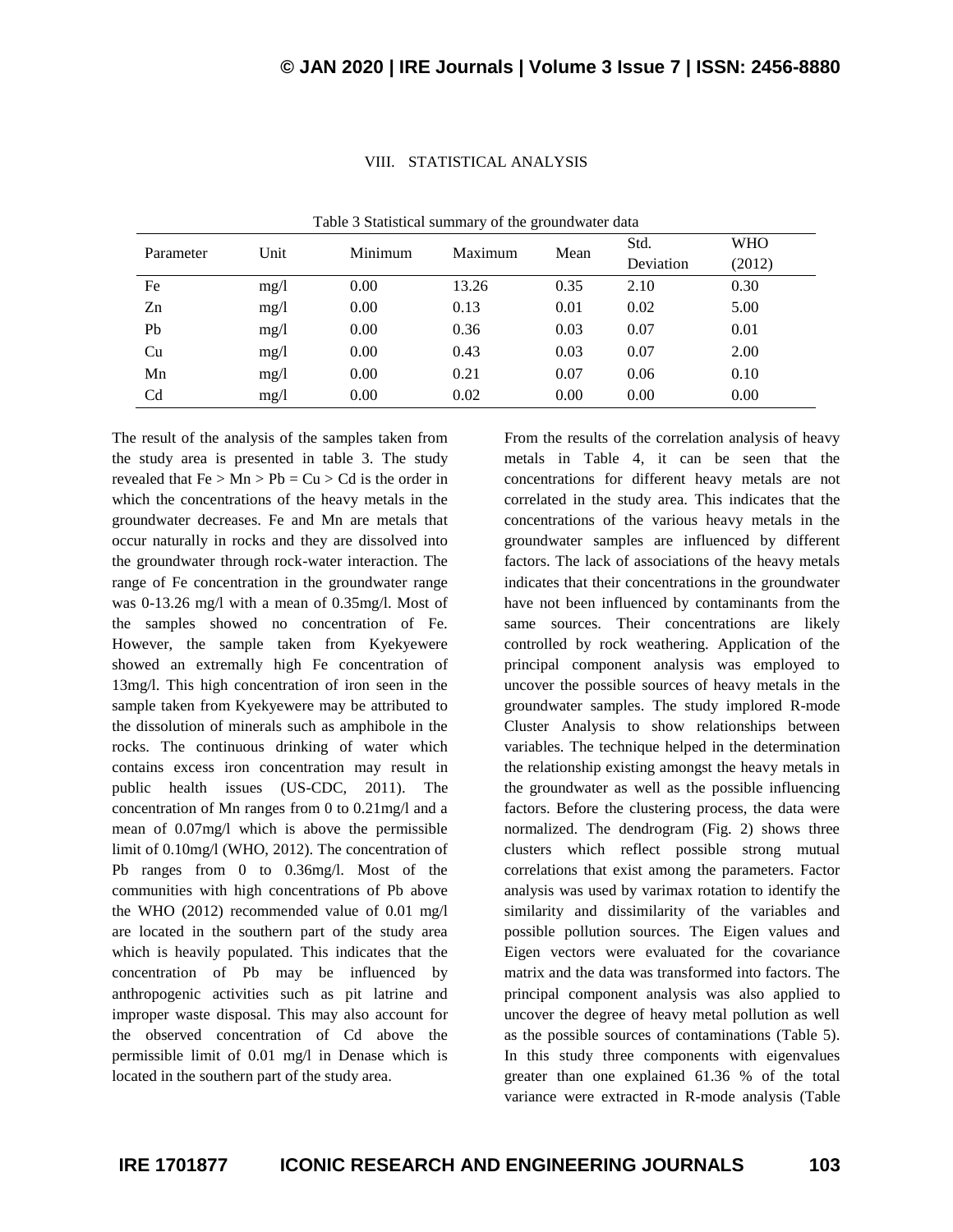6). PC1 with a moderate positive loading for Pb, Cu and Cd and moderate negative loadings for Mn and Fe contributed 24.91% of the total variance. This indicates that Pb, Cu, Cd, Mn and Fe are derived from different sources (Bhuiyan et al., 2010). PC2 accounts for 19.70% of the total variance with a moderate positive contribution of Fe and a weak positive contribution of Pb, Mn and Cd and weak negative contribution of Zn. PC3 with a moderate positive contribution of Zn, a weak positive contribution of Pb and a weak negative contribution of Cu and Fe accounts for 16.75 % of the total variance. This observation suggests that anthropogenic activities such as waste disposal and agriculture have negative impacts on the groundwater quality in the study area.

Table 4 Correlation coefficient matrix for heavy metals in the groundwater samples.

| Fe Zn Pb Cu<br>Mn<br>Cd        |  |
|--------------------------------|--|
| Fe                             |  |
| $-.042 \quad 1$<br>Zn          |  |
| Pb<br>$-.061-.091.1$           |  |
| $-.059$ $-.057$ $.013$ 1<br>Cu |  |

| Mn .225 -.014 -.104 -.214 1 |  |                               |  |  |
|-----------------------------|--|-------------------------------|--|--|
| Cd                          |  | -.030 -.044 .286 .136 -.067 1 |  |  |

Table 5 rotated component matrix of three component

|                | Component |         |         |  |  |
|----------------|-----------|---------|---------|--|--|
|                | 1         | 2       | 3       |  |  |
| Fe             | $-.428$   | .517    | $-.300$ |  |  |
| Zn             | $-.161$   | $-.447$ | .616    |  |  |
| P <sub>b</sub> | .562      | .487    | .369    |  |  |
| Cu             | .508      | $-.208$ | $-.596$ |  |  |
| Mn             | $-.607$   | .473    | .079    |  |  |
| Cd             | .586      | .459    | .195    |  |  |



Figure 2 Dendrogram of selected metals in water samples using ward's method

|                |                     |              |                  | <b>Extraction Sums of Squared</b> |          |          | <b>Rotation Sums of Squared</b> |          |          |  |
|----------------|---------------------|--------------|------------------|-----------------------------------|----------|----------|---------------------------------|----------|----------|--|
|                | Initial Eigenvalues |              |                  | Loadings                          |          |          | Loadings                        |          |          |  |
|                |                     | $%$ of       |                  |                                   |          |          |                                 |          |          |  |
| Compon         |                     |              | Varianc Cumulati |                                   | $%$ of   | Cumulati |                                 | $%$ of   | Cumulati |  |
| ent            | Total               | e            | ve %             | Total                             | Variance | ve $%$   | Total                           | Variance | ve %     |  |
| 1              |                     | 1.495 24.910 | 24.910           | 1.495                             | 24.910   | 24.910   | 1.328                           | 22.141   | 22.141   |  |
| 2              | 1.182               | 19.700       | 44.610           | 1.182                             | 19.700   | 44.610   | 1.287                           | 21.447   | 43.588   |  |
| 3              | 1.005               | 16.753       | 61.363           | 1.005                             | 16.753   | 61.363   | 1.066                           | 17.775   | 61.363   |  |
| $\overline{4}$ |                     | .922 15.367  | 76.730           |                                   |          |          |                                 |          |          |  |
| 5              | .748                | 12.472       | 89.203           |                                   |          |          |                                 |          |          |  |
| 6              | .648                | 10.797       | 100.000          |                                   |          |          |                                 |          |          |  |
|                |                     |              |                  |                                   |          |          |                                 |          |          |  |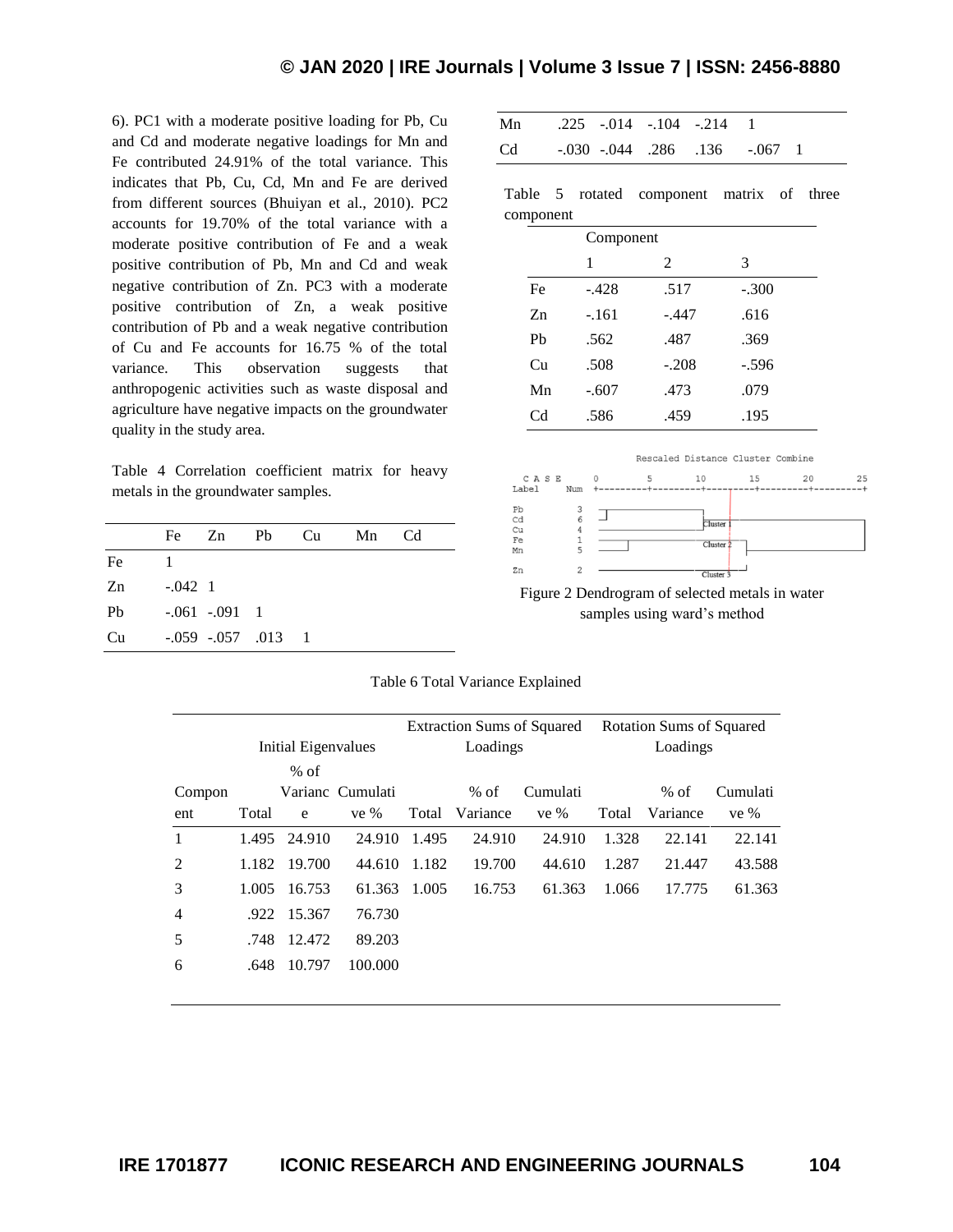### IX. POLLUTION EVALUATION INDICES OF WATER

The calculated Heavy metal pollution index had a mean of 128.66 with a range of 0.01-1725.20 (Table 7). The HPI results showed that seven samples (17.5%) were above the critical limit of 100 proposed for drinking water by Prasad and Bose (2001). The affected communities include Aduamoa (158.43), Ahenkro New York (203.63), Buoho Glotto (288.88), Maase Edwenase (416.63), Denase (823.91), Nkukua Buoho (1200.20), and Nkwantakese 2 (1725.20). The degree of contamination has a mean value of -2.03 and a range of -5.99 to 38.58. Which is far below the value of 1, this value of Cd average in this research revealed the area to have low contamination in terms of the heavy metals. In this study the grouping by (Edet and Offiong, 2002) and (Backman et al., 1997) was adopted, which are: low  $(Cd < 1)$  medium  $(Cd 1$ -3) and high  $(Cd >3)$ . As per the above classification, 87.5 % of the samples were classified as low zone, 2.5 % as medium zone and 10 % as high zone. The Cd and HPI indices show that four of the samples are highly polluted while three are moderately polluted. Computed heavy metal evaluation index (HEI) for this study gives a mean of 4.5297 with minimum and maximum values of 0.3 and 20.4 respectively. Adopting the procedure used by Boateng et al. (2015), the computed values of HEI were divided into 3 classes using a multiple of the mean value. The three classes demarcated are HEI < 10 low, HEI 10- 20 medium and HEI  $> 20$  high. Based on these, 36 locations which represent 90% of all the locations had low HEI values, while 1 location covering 2.5% of the sample falls within the medium class while three locations (7.5%) have high HEI value in this study.

#### X. HUMAN HEALTH RISK ASSESSMENT

In recent times, Heavy metal pollution has become a serious environmental issue. This is because of the negative impact associated use of heavy metal contaminated water for drinking purpose. Hazard Quotients (HQ), Hazard Index (HI) and CDI index were used in this study. The study revealed that the groundwater of the study area is within the acceptable level of non-carcinogenic adverse health risk (Table 8). The HI values of all the metals range from 0.0115 to 0.3.2203 with a mean of 0.4570. The analysis shows that 7.5% of the samples are above the acceptable risk for non-carcinogenic adverse public health of HI<1 in the samples taken from Nkuakua Buoho (2.5194), Denase (2.5583) and Nkwantakese 2 (3.2203). Also, the ADD values range from 0 to 0.4167, 0 to 0.0042, 0.000 to 0.0112, 0.000 to 0.0136, 0.0003 to 0.0065 and 0.0000 to 0.00005 mg/kg/day for Fe, Zn, Pb, Cu, Mn and Cd respectively (Table 9). Some of the samples have ADD values greater than 1.0×10−6, therefore, longtime usage of the groundwater for drinking can cause public health issues. CDI was employed to assess the total exposure of the groundwater users and the values are given in Table 10. The order of CDI indices in groundwater samples was identified as  $Fe > Mn > Cu > Pb > Zn > Cd$ . When CDI value is greater than 1.0×10−6 then it is not acceptable for drinking purpose due to health risk associated with it use (USEPA, 2011). The study revealed that there is a risk of cancer occurrence as a result of the use of the groundwater in the study area for drinking purpose since some of CDI of some of the groundwater samples show CDI values greater than the acceptable value (Iqbal and Shah, 2013).

| Sample No.     | Name of community       | $\mathrm{C}_{\scriptscriptstyle{d}}$ | <b>HPI</b> | <b>HEI</b> |
|----------------|-------------------------|--------------------------------------|------------|------------|
|                | Kyekyewere Nsankyerem   | $-5.76$                              | 0.28       | 0.24       |
|                | Kyekyewere Zongo        | $-5.99$                              | 0.01       | 0.01       |
|                | Kyekyewere Abofrem      | 38.58                                | 71.72      | 44.58      |
| $\overline{4}$ | <b>Tetrem Besease</b>   | $-5.97$                              | 0.02       | 0.03       |
|                | Tetrem Kondeso          | $-5.90$                              | 4.42       | 0.10       |
| 6              | Tetrem Zongo            | $-5.59$                              | 0.51       | 0.41       |
|                | Soko1                   | $-4.20$                              | 80.33      | 1.80       |
| 8              | Soko2 (near the school) | $-5.72$                              | 0.34       | 0.28       |

Table 7 Water pollution indices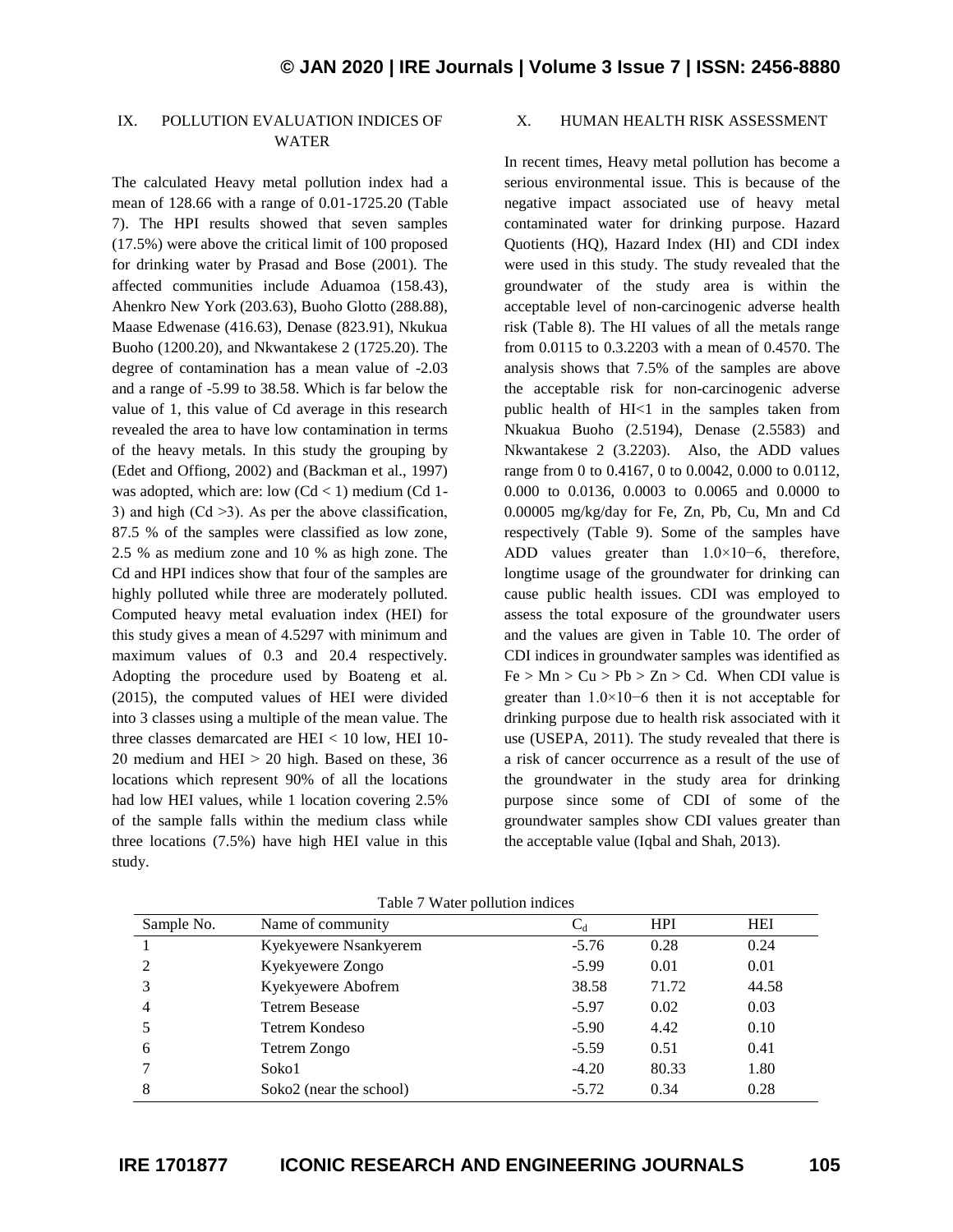| 9       | <b>Boaman Abase</b>                | $-5.99$ | 0.01    | 0.01  |
|---------|------------------------------------|---------|---------|-------|
| 10      | Boaman (police station)            | $-5.97$ | 0.03    | 0.03  |
| 11      | Boaman Kokoado                     | $-5.78$ | 0.27    | 0.22  |
| 12      | Kwaman Bonglo                      | $-5.98$ | 0.02    | 0.02  |
| 13      | Kwaman Zongo                       | $-5.89$ | 0.11    | 0.11  |
| 14      | Ahenkro (New York)                 | $-1.74$ | 203.63  | 4.26  |
| 15      | Ahenkro 2                          | $-5.77$ | 0.44    | 0.23  |
| 16      | Denase                             | 11.18   | 823.91  | 17.18 |
| 17      | Kodie Zongo (near Mowire)          | $-5.57$ | 2.58    | 0.43  |
| 18      | Kodie Masalachie                   | $-5.79$ | 0.24    | 0.21  |
| 19      | Bouho DA school                    | $-5.39$ | 14.00   | 0.61  |
| 20      | <b>Buoho Glotto</b>                | 0.29    | 288.88  | 6.29  |
| 21      | <b>Atimatim Taabuom</b>            | $-5.94$ | 0.06    | 0.06  |
| 22      | Maase Essen                        | $-5.81$ | 0.19    | 0.19  |
| 23      | Maase Edwenase                     | 2.65    | 416.63  | 8.65  |
| 24      | Agyarko Buoho                      | $-5.40$ | 16.17   | 0.60  |
| 25      | Nkukua Buoho                       | 19.10   | 1200.20 | 25.10 |
| 26      | Nkwantakese 1                      | $-5.57$ | 0.50    | 0.43  |
| 27      | Adwumakasekese Subrintem           | $-5.53$ | 0.55    | 0.47  |
| 28      | Nkwantakese 2 (near health centre) | 29.65   | 1725.20 | 35.65 |
| 29      | Aduamoa                            | $-2.48$ | 158.43  | 3.52  |
| 30      | Aduman                             | $-5.90$ | 0.09    | 0.10  |
| 31      | Aboabugya Eboom                    | $-5.80$ | 0.22    | 0.20  |
| 32      | Aboabugya Beposo                   | $-5.61$ | 0.47    | 0.39  |
| 33      | Adwumakasekese (Meth. Pri.)        | $-4.91$ | 49.45   | 1.09  |
| 34      | Ankaase Ohenedaho                  | $-5.94$ | 0.08    | 0.06  |
| 35      | Wawase 1 (on Denase road)          | $-5.97$ | 0.03    | 0.03  |
| 36      | Wawase 2                           | $-5.48$ | 0.63    | 0.52  |
| 37      | Mpobi Sunroase                     | $-5.91$ | 0.11    | 0.09  |
| 38      | Ankaase (DA school)                | $-3.47$ | 3.97    | 2.53  |
| 39      | Ejuratia (near Meth. Church.)      | $-4.14$ | 81.46   | 1.86  |
| 40      | Heman                              | $-5.86$ | 0.16    | 0.14  |
| Maximum |                                    | 38.58   | 1725.20 | 44.58 |
| Minimum |                                    | $-5.99$ | 0.01    | 0.01  |
| Mean    |                                    | $-2.03$ | 128.66  | 3.97  |

|  |  |  | Table 8 Non-carcinogenic risk (hazard quotient, HQ) and overall toxic risk (hazard index, HI) of the groundwater. |  |  |  |  |  |  |
|--|--|--|-------------------------------------------------------------------------------------------------------------------|--|--|--|--|--|--|
|--|--|--|-------------------------------------------------------------------------------------------------------------------|--|--|--|--|--|--|

|                | HQ     |        |        |        |        |                | H      |
|----------------|--------|--------|--------|--------|--------|----------------|--------|
| N <sub>0</sub> | Fe     | Zn     | Pb     | Cu     | Mn     | C <sub>d</sub> | H      |
|                | 0.0000 | 0.0000 | 0.0000 | 0.0158 | 0.2093 | 0.0000         | 0.2251 |
| 2              | 0.0000 | 0.0000 | 0.0000 | 0.0014 | 0.0100 | 0.0000         | 0.0115 |
| 3              | 0.5953 | 0.0000 | 0.0000 | 0.0080 | 0.3383 | 0.0000         | 0.9416 |
| $\overline{4}$ | 0.0000 | 0.0000 | 0.0000 | 0.0335 | 0.0092 | 0.0000         | 0.0427 |
| 5              | 0.0000 | 0.0000 | 0.0000 | 0.0000 | 0.0103 | 0.0571         | 0.0675 |
| 6              | 0.0004 | 0.0000 | 0.0000 | 0.0000 | 0.3437 | 0.0000         | 0.3441 |
| 7              | 0.0000 | 0.0000 | 0.1474 | 0.0386 | 0.1079 | 0.0087         | 0.3027 |
| 8              | 0.0000 | 0.0000 | 0.0000 | 0.0067 | 0.2510 | 0.0000         | 0.2577 |
| 9              | 0.0000 | 0.0000 | 0.0000 | 0.0075 | 0.0044 | 0.0000         | 0.0119 |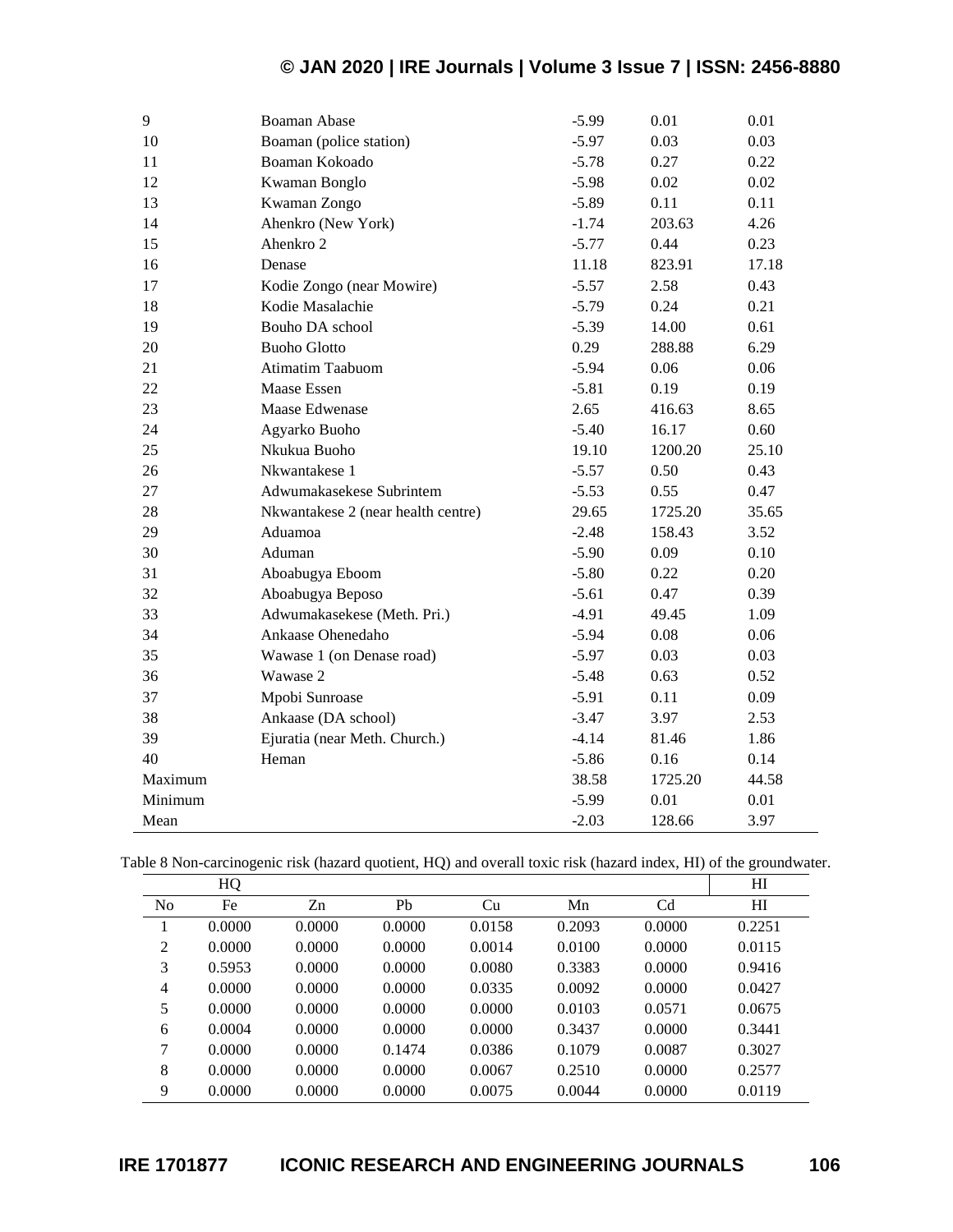| 10 | 0.0000 | 0.0000 | 0.0000 | 0.0160 | 0.0198 | 0.0000 | 0.0358 |
|----|--------|--------|--------|--------|--------|--------|--------|
| 11 | 0.0000 | 0.0000 | 0.0000 | 0.0043 | 0.1985 | 0.0000 | 0.2028 |
| 12 | 0.0000 | 0.0000 | 0.0000 | 0.0117 | 0.0133 | 0.0000 | 0.0251 |
| 13 | 0.0000 | 0.0082 | 0.0000 | 0.0036 | 0.0815 | 0.0000 | 0.0932 |
| 14 | 0.0000 | 0.0000 | 0.3776 | 0.0724 | 0.0110 | 0.0000 | 0.4610 |
| 15 | 0.0000 | 0.0000 | 0.0000 | 0.3408 | 0.0026 | 0.0050 | 0.3483 |
| 16 | 0.0000 | 0.0000 | 1.3856 | 0.0727 | 0.1051 | 0.9950 | 2.5583 |
| 17 | 0.0000 | 0.0000 | 0.0000 | 0.0025 | 0.3437 | 0.0275 | 0.3738 |
| 18 | 0.0000 | 0.0000 | 0.0000 | 0.0225 | 0.1739 | 0.0000 | 0.1964 |
| 19 | 0.0000 | 0.0000 | 0.0253 | 0.0173 | 0.2831 | 0.0000 | 0.3256 |
| 20 | 0.0000 | 0.0000 | 0.5351 | 0.0658 | 0.2552 | 0.0000 | 0.8561 |
| 21 | 0.0000 | 0.0000 | 0.0000 | 0.0158 | 0.0441 | 0.0000 | 0.0599 |
| 22 | 0.0000 | 0.0139 | 0.0000 | 0.0164 | 0.1365 | 0.0000 | 0.1668 |
| 23 | 0.0000 | 0.0000 | 0.7726 | 0.0378 | 0.0197 | 0.0000 | 0.8301 |
| 24 | 0.0000 | 0.0000 | 0.0294 | 0.0012 | 0.2487 | 0.0000 | 0.2793 |
| 25 | 0.0000 | 0.0000 | 2.2251 | 0.0190 | 0.2752 | 0.0000 | 2.5194 |
| 26 | 0.0000 | 0.0000 | 0.0000 | 0.0370 | 0.3677 | 0.0000 | 0.4047 |
| 27 | 0.0000 | 0.0028 | 0.0000 | 0.0338 | 0.4021 | 0.0000 | 0.4387 |
| 28 | 0.0000 | 0.0000 | 3.1994 | 0.0028 | 0.0180 | 0.0000 | 3.2203 |
| 29 | 0.0000 | 0.0000 | 0.2933 | 0.0343 | 0.2122 | 0.0000 | 0.5398 |
| 30 | 0.0000 | 0.0000 | 0.0000 | 0.0418 | 0.0620 | 0.0000 | 0.1039 |
| 31 | 0.0000 | 0.0003 | 0.0000 | 0.0242 | 0.1609 | 0.0000 | 0.1854 |
| 32 | 0.0000 | 0.0000 | 0.0000 | 0.0010 | 0.3477 | 0.0000 | 0.3487 |
| 33 | 0.0000 | 0.0000 | 0.0916 | 0.0296 | 0.0433 | 0.0000 | 0.1644 |
| 34 | 0.0000 | 0.0000 | 0.0000 | 0.0000 | 0.0568 | 0.0000 | 0.0568 |
| 35 | 0.0000 | 0.0000 | 0.0000 | 0.0064 | 0.0217 | 0.0000 | 0.0281 |
| 36 | 0.0000 | 0.0000 | 0.0000 | 0.0012 | 0.4651 | 0.0000 | 0.4663 |
| 37 | 0.0000 | 0.0000 | 0.0000 | 0.0000 | 0.0828 | 0.0000 | 0.0828 |
| 38 | 0.0306 | 0.0000 | 0.0000 | 0.0015 | 0.2270 | 0.0000 | 0.2590 |
| 39 | 0.0000 | 0.0000 | 0.1507 | 0.0000 | 0.1609 | 0.0000 | 0.3115 |
| 40 | 0.0000 | 0.0000 | 0.0000 | 0.0159 | 0.1187 | 0.0000 | 0.1346 |

Table 9 Exposure duration, ADD (mg/kg-day) for the groundwater

| N <sub>0</sub> | Fe     | Zn     | Pb     | Cu     | Mn     | C <sub>d</sub> |
|----------------|--------|--------|--------|--------|--------|----------------|
| $\mathbf{I}$   | 0.0000 | 0.0000 | 0.0000 | 0.0006 | 0.0029 | 0.0000         |
| 2              | 0.0000 | 0.0000 | 0.0000 | 0.0001 | 0.0001 | 0.0000         |
| 3              | 0.4167 | 0.0000 | 0.0000 | 0.0003 | 0.0047 | 0.0000         |
| 4              | 0.0000 | 0.0000 | 0.0000 | 0.0013 | 0.0001 | 0.0000         |
| 5              | 0.0000 | 0.0000 | 0.0000 | 0.0000 | 0.0001 | 0.0000         |
| 6              | 0.0003 | 0.0000 | 0.0000 | 0.0000 | 0.0048 | 0.0000         |
| 7              | 0.0000 | 0.0000 | 0.0005 | 0.0015 | 0.0015 | 0.0000         |
| 8              | 0.0000 | 0.0000 | 0.0000 | 0.0003 | 0.0035 | 0.0000         |
| 9              | 0.0000 | 0.0000 | 0.0000 | 0.0003 | 0.0001 | 0.0000         |
| 10             | 0.0000 | 0.0000 | 0.0000 | 0.0006 | 0.0003 | 0.0000         |
| 11             | 0.0000 | 0.0000 | 0.0000 | 0.0002 | 0.0028 | 0.0000         |
| 12             | 0.0000 | 0.0000 | 0.0000 | 0.0005 | 0.0002 | 0.0000         |
| 13             | 0.0000 | 0.0025 | 0.0000 | 0.0001 | 0.0011 | 0.0000         |
| 14             | 0.0000 | 0.0000 | 0.0013 | 0.0029 | 0.0002 | 0.0000         |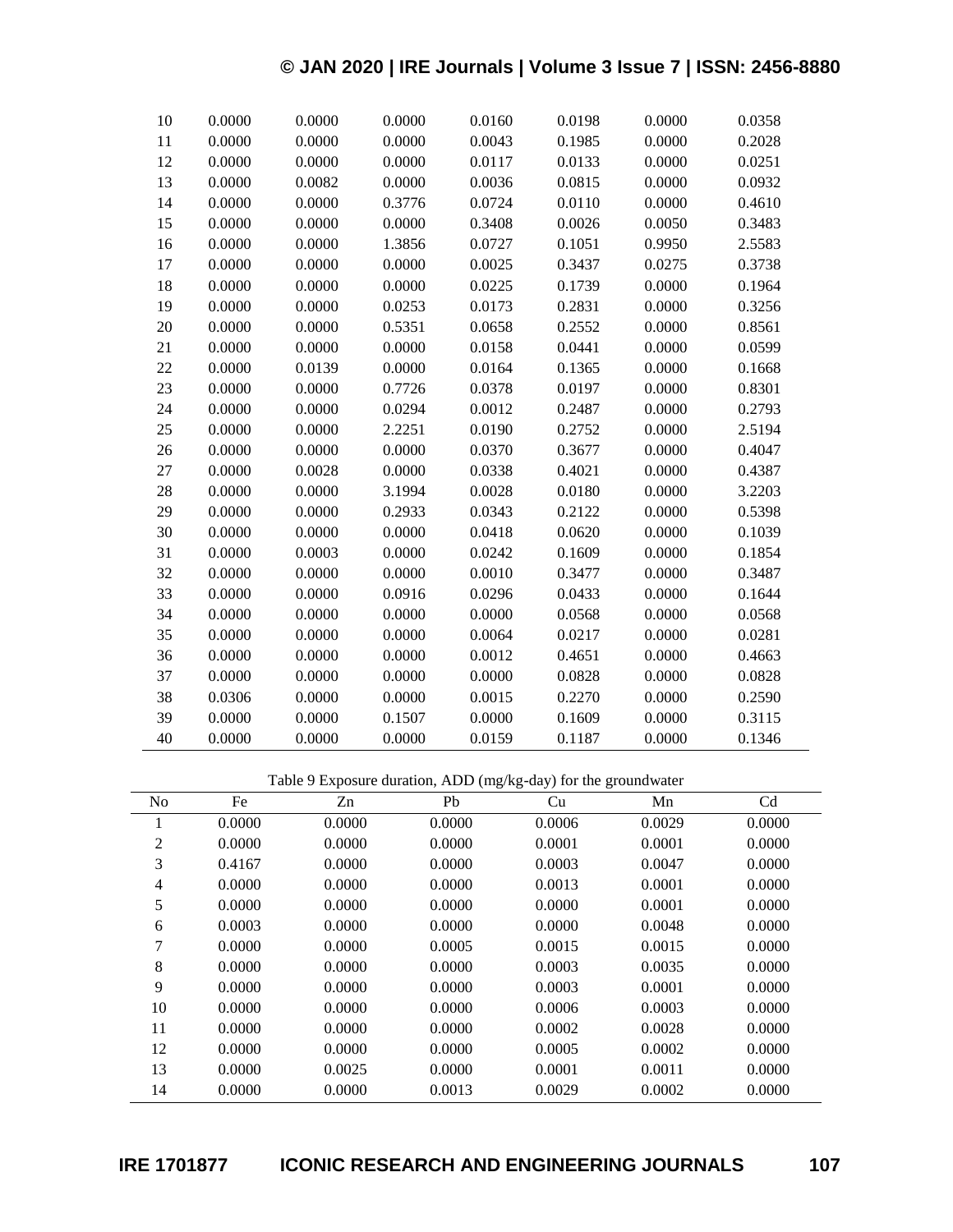| 15 | 0.0000 | 0.0000 | 0.0000 | 0.0136 | 0.0000 | 0.0000 |
|----|--------|--------|--------|--------|--------|--------|
| 16 | 0.0000 | 0.0000 | 0.0048 | 0.0029 | 0.0015 | 0.0005 |
| 17 | 0.0000 | 0.0000 | 0.0000 | 0.0001 | 0.0048 | 0.0000 |
| 18 | 0.0000 | 0.0000 | 0.0000 | 0.0009 | 0.0024 | 0.0000 |
| 19 | 0.0000 | 0.0000 | 0.0001 | 0.0007 | 0.0040 | 0.0000 |
| 20 | 0.0000 | 0.0000 | 0.0019 | 0.0026 | 0.0036 | 0.0000 |
| 21 | 0.0000 | 0.0000 | 0.0000 | 0.0006 | 0.0006 | 0.0000 |
| 22 | 0.0000 | 0.0042 | 0.0000 | 0.0007 | 0.0019 | 0.0000 |
| 23 | 0.0000 | 0.0000 | 0.0027 | 0.0015 | 0.0003 | 0.0000 |
| 24 | 0.0000 | 0.0000 | 0.0001 | 0.0000 | 0.0035 | 0.0000 |
| 25 | 0.0000 | 0.0000 | 0.0078 | 0.0008 | 0.0039 | 0.0000 |
| 26 | 0.0000 | 0.0000 | 0.0000 | 0.0015 | 0.0051 | 0.0000 |
| 27 | 0.0000 | 0.0008 | 0.0000 | 0.0014 | 0.0056 | 0.0000 |
| 28 | 0.0000 | 0.0000 | 0.0112 | 0.0001 | 0.0003 | 0.0000 |
| 29 | 0.0000 | 0.0000 | 0.0010 | 0.0014 | 0.0030 | 0.0000 |
| 30 | 0.0000 | 0.0000 | 0.0000 | 0.0017 | 0.0009 | 0.0000 |
| 31 | 0.0000 | 0.0001 | 0.0000 | 0.0010 | 0.0023 | 0.0000 |
| 32 | 0.0000 | 0.0000 | 0.0000 | 0.0000 | 0.0049 | 0.0000 |
| 33 | 0.0000 | 0.0000 | 0.0003 | 0.0012 | 0.0006 | 0.0000 |
| 34 | 0.0000 | 0.0000 | 0.0000 | 0.0000 | 0.0008 | 0.0000 |
| 35 | 0.0000 | 0.0000 | 0.0000 | 0.0003 | 0.0003 | 0.0000 |
| 36 | 0.0000 | 0.0000 | 0.0000 | 0.0000 | 0.0065 | 0.0000 |
| 37 | 0.0000 | 0.0000 | 0.0000 | 0.0000 | 0.0012 | 0.0000 |
| 38 | 0.0214 | 0.0000 | 0.0000 | 0.0001 | 0.0032 | 0.0000 |
| 39 | 0.0000 | 0.0000 | 0.0005 | 0.0000 | 0.0023 | 0.0000 |
| 40 | 0.0000 | 0.0000 | 0.0000 | 0.0006 | 0.0017 | 0.0000 |
|    |        |        |        |        |        |        |

Table 10 Chronic daily intake in the groundwater

| N <sub>0</sub> | Fe       | Zn       | Pb       | Cu       | Mn       | C <sub>d</sub> |
|----------------|----------|----------|----------|----------|----------|----------------|
| 1              | 0.000000 | 0.000000 | 0.000000 | 0.000633 | 0.002930 | 0.000000       |
| $\overline{2}$ | 0.000000 | 0.000000 | 0.000000 | 0.000057 | 0.000140 | 0.000000       |
| 3              | 0.416743 | 0.000000 | 0.000000 | 0.000318 | 0.004736 | 0.000000       |
| 4              | 0.000000 | 0.000000 | 0.000000 | 0.001342 | 0.000128 | 0.000000       |
| 5              | 0.000000 | 0.000000 | 0.000000 | 0.000000 | 0.000145 | 0.000029       |
| 6              | 0.000283 | 0.000000 | 0.000000 | 0.000000 | 0.004812 | 0.000000       |
| 7              | 0.000000 | 0.000000 | 0.000516 | 0.001545 | 0.001510 | 0.000004       |
| 8              | 0.000000 | 0.000000 | 0.000000 | 0.000270 | 0.003514 | 0.000000       |
| 9              | 0.000000 | 0.000000 | 0.000000 | 0.000301 | 0.000061 | 0.000000       |
| 10             | 0.000000 | 0.000000 | 0.000000 | 0.000641 | 0.000277 | 0.000000       |
| 11             | 0.000000 | 0.000000 | 0.000000 | 0.000171 | 0.002779 | 0.000000       |
| 12             | 0.000000 | 0.000000 | 0.000000 | 0.000470 | 0.000186 | 0.000000       |
| 13             | 0.000000 | 0.002451 | 0.000000 | 0.000143 | 0.001141 | 0.000000       |
| 14             | 0.000000 | 0.000000 | 0.001322 | 0.002895 | 0.000154 | 0.000000       |
| 15             | 0.000000 | 0.000000 | 0.000000 | 0.013631 | 0.000036 | 0.000002       |
| 16             | 0.000000 | 0.000000 | 0.004849 | 0.002908 | 0.001471 | 0.000498       |
| 17             | 0.000000 | 0.000000 | 0.000000 | 0.000102 | 0.004812 | 0.000014       |
| 18             | 0.000000 | 0.000000 | 0.000000 | 0.000901 | 0.002434 | 0.000000       |
| 19             | 0.000000 | 0.000000 | 0.000088 | 0.000692 | 0.003963 | 0.000000       |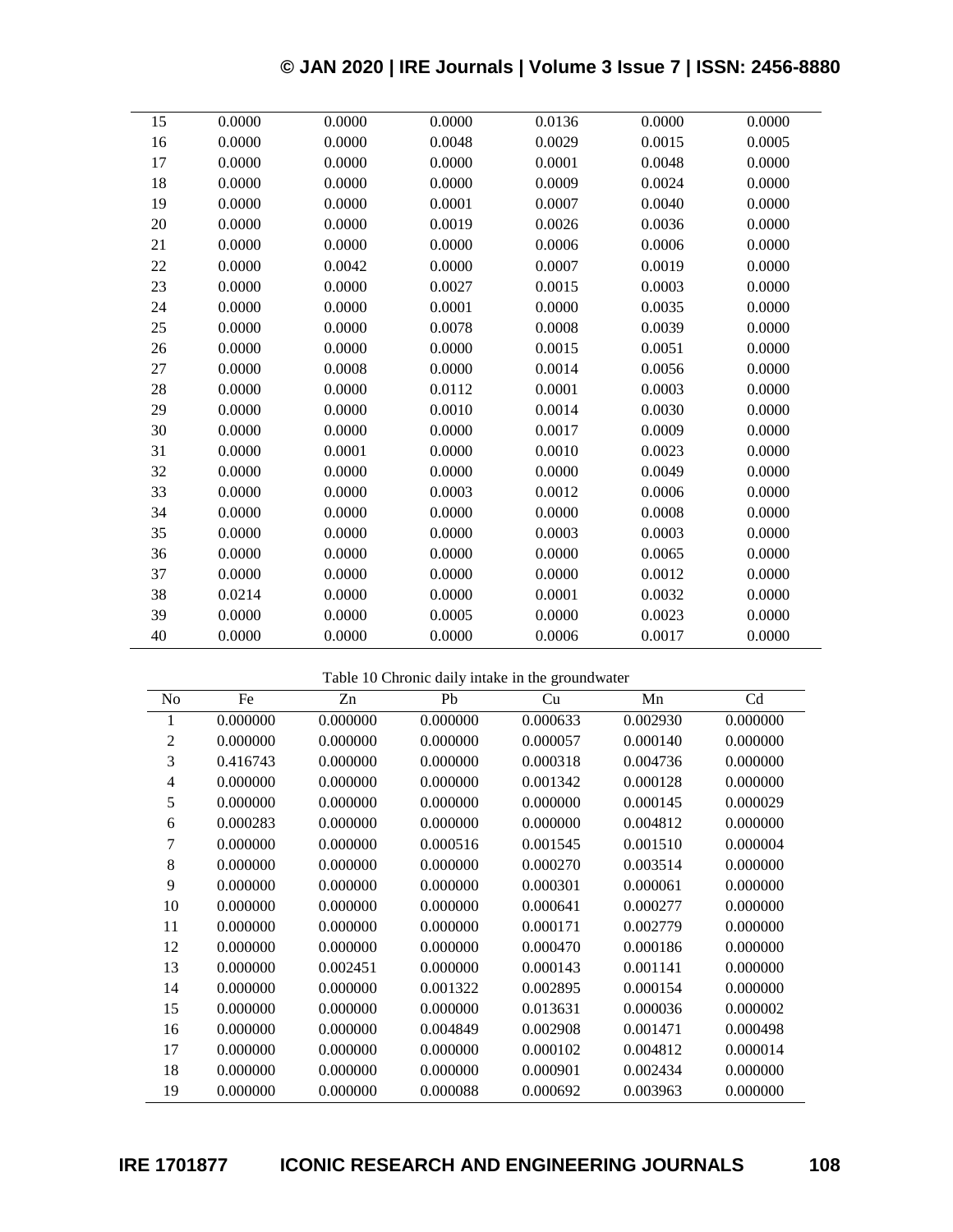| 20 | 0.000000 | 0.000000 | 0.001873 | 0.002631 | 0.003573 | 0.000000 |
|----|----------|----------|----------|----------|----------|----------|
| 21 | 0.000000 | 0.000000 | 0.000000 | 0.000633 | 0.000617 | 0.000000 |
| 22 | 0.000000 | 0.004180 | 0.000000 | 0.000657 | 0.001911 | 0.000000 |
| 23 | 0.000000 | 0.000000 | 0.002704 | 0.001512 | 0.000276 | 0.000000 |
| 24 | 0.000000 | 0.000000 | 0.000103 | 0.000047 | 0.003482 | 0.000000 |
| 25 | 0.000000 | 0.000000 | 0.007788 | 0.000759 | 0.003853 | 0.000000 |
| 26 | 0.000000 | 0.000000 | 0.000000 | 0.001479 | 0.005148 | 0.000000 |
| 27 | 0.000000 | 0.000849 | 0.000000 | 0.001351 | 0.005629 | 0.000000 |
| 28 | 0.000000 | 0.000000 | 0.011198 | 0.000111 | 0.000253 | 0.000000 |
| 29 | 0.000000 | 0.000000 | 0.001026 | 0.001373 | 0.002971 | 0.000000 |
| 30 | 0.000000 | 0.000000 | 0.000000 | 0.001673 | 0.000869 | 0.000000 |
| 31 | 0.000000 | 0.000094 | 0.000000 | 0.000967 | 0.002252 | 0.000000 |
| 32 | 0.000000 | 0.000000 | 0.000000 | 0.000040 | 0.004868 | 0.000000 |
| 33 | 0.000000 | 0.000000 | 0.000321 | 0.001183 | 0.000606 | 0.000000 |
| 34 | 0.000000 | 0.000000 | 0.000000 | 0.000000 | 0.000795 | 0.000000 |
| 35 | 0.000000 | 0.000000 | 0.000000 | 0.000258 | 0.000303 | 0.000000 |
| 36 | 0.000000 | 0.000000 | 0.000000 | 0.000048 | 0.006512 | 0.000000 |
| 37 | 0.000000 | 0.000000 | 0.000000 | 0.000000 | 0.001159 | 0.000000 |
| 38 | 0.021434 | 0.000000 | 0.000000 | 0.000059 | 0.003177 | 0.000000 |
| 39 | 0.000000 | 0.000000 | 0.000527 | 0.000000 | 0.002252 | 0.000000 |
| 40 | 0.000000 | 0.000000 | 0.000000 | 0.000636 | 0.001662 | 0.000000 |
|    |          |          |          |          |          |          |

#### **CONCLUSION**

This study reports on Fe, Zn, Pb, Cu, Mn and Cd contamination in Groundwater from the Afigya Kwabre District, Ghana. The study revealed that Fe >  $Mn > Pb = Cu > Cd$  is the order in which the concentrations of the heavy metals in the groundwater decreases. The average concentration values of Pb and Fe in the groundwater were higher than the WHO (2012) recommended values of 0.01mg/l and 0.30mg/l respectively. The human health risk assessment based on hazard quotient (HQ) and Hazard index (HI) analysis revealed that the groundwater samples are within acceptable level of non-carcinogenic adverse risk except three samples taken from Nkukua Buoho (HQ =  $2.5194$ , HI = 2.2251), Denase (HQ = 1.3856, HI = 2.5583) and Nkwantakesse 2 (HQ = 3.1994, HI=3.2203). Again, the cancer risk assessment revealed that the groundwater samples exceeds the acceptable limit of  $1.0 \times 10^{-6}$ , indicating the possibility of cancer risk occurrence after a longer period of using the groundwater for drinking without prior treatment. Statistical analysis identified both geogenic processes and anthropogenic activities as contributing factors of heavy metal concentration in the groundwater. There is no strong correlation among the parameters which

indicates different sources, independence and different behaviors during transport of the heavy metals. The Cd, HPI, and HEI values show that 10%, 17.5%, and 7.5% respectively, as highly polluted due to the pit latrine which is common in the study area. Identification of heavy metal contamination in the groundwater samples taken from some communities in the study area poses a threat to public health. The continuous exposure of heavy metals will lead to severe complications in the future due to the negative impact on public health. Monitoring of groundwater quality and employing appropriate treatment technology to treat the water before consumption will reduce additional exposure to heavy metals. The cooperation of the District assembly, national policymakers, as well as all stakeholders in the Water, Sanitation and Hygiene (WASH) sector is vital for coming up with appropriate strategies to prevent heavy metal toxicity in Ghana.

#### **REFERENCES**

[1] O. Ogunfowokan, E.K. Okoh, A.A Adenuga, O.I. Asubiojo (2005) An assessment of the impact of point source pollution from a university sewage treatment oxidation pond on a receiving stream: a preliminary study. J ApplSci. 5(1):36-43.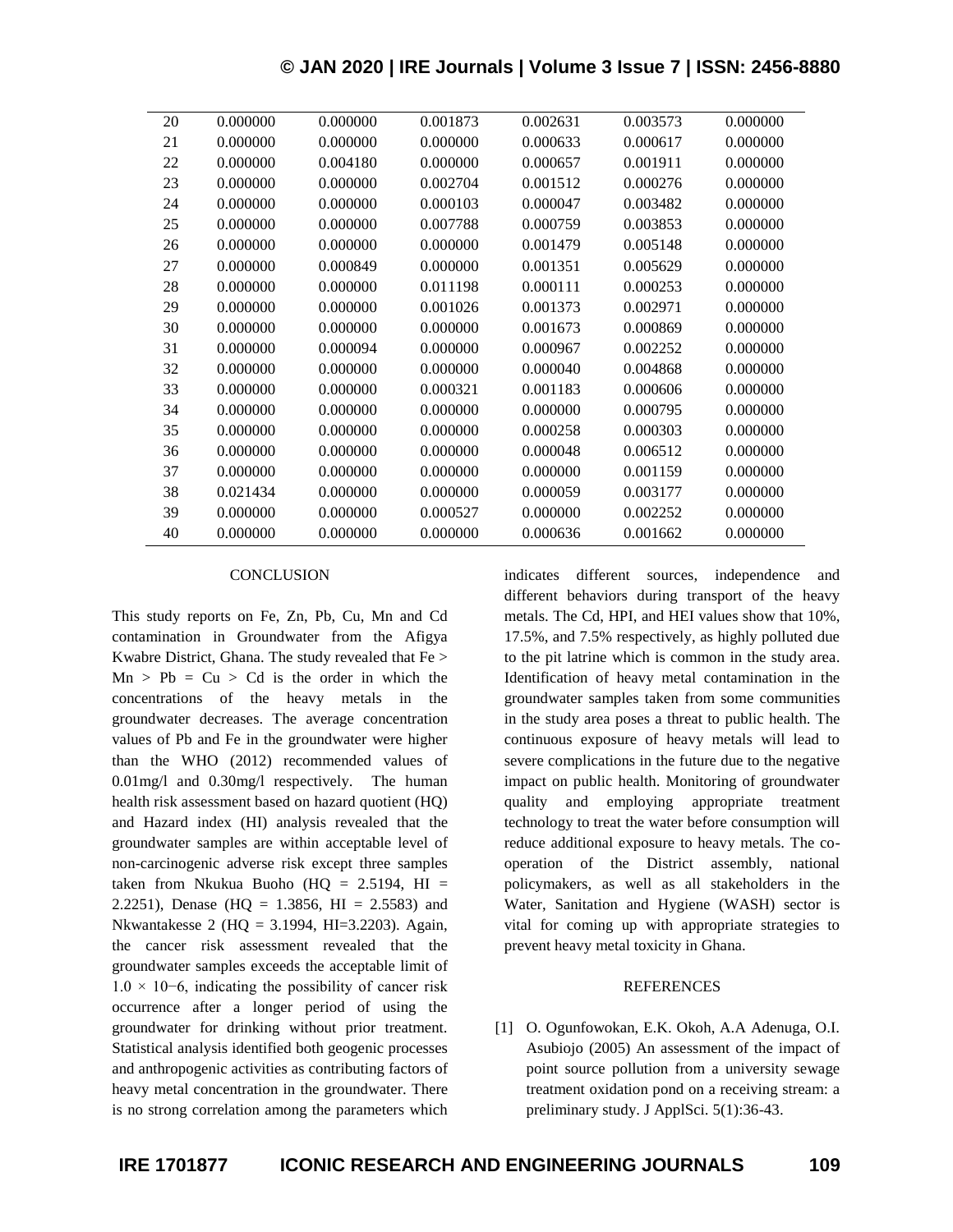- [2] A.E. Edet, O. E. Offiong (2002) Evaluation of water quality pollution indices for heavy metal contamination monitoring. A study case from Akpabuyo- Odukpani area, Lower Cross River Basin, (southeastern Nigeria). Geo J57:295–304.
- [3] America Public Health Association (1995) Standard methods for the examination of water and waste water, 19th edition, Washington, DC.
- [4] Backman, D. Bodis, P. Lahermo, S. Rapant, T. Tarvainen (1997) Application of a groundwater contamination index in Finland and Slovakia. Environ Geol 36:55–64.
- [5] Banoeng-Yakubo, S.M. Yidana, J.O. Ajayi, Y. Loh, and D. Asiedu (2010) Hydrogeology and groundwater resources of Ghana: A review of the hydrogeological zonation of Ghana. In McMann, J.M., Ed., Potable Water and Sanitation, Nova Science Publishers.
- [6] B. Wu, D. Y. Zhao, H.Y. Jia, Y. Zhang, X.X Zhang, S.P. Cheng (2009) Preliminary risk assessment of trace metal pollution in surface water from Yangtze River in Nanjing section, China. Bull Environ Contam Toxicol 82:405–409.
- [7] C.W. Liu, K.H. Lin, Y.M Kuo (2003) Application of factor analysis in the assessment of groundwater quality in a black foot disease area in Taiwan. Sci Total Environ 313(1–3):77–89.
- [8] J. Bartholomew, F. Steele, I. Moustaki, J. Galbraith (2008) Analysis of multivariate Social Science data. 2nd ed. Boca Raton, FL: CRC press; 384 p.
- [9] D.N. Asamoah, R. Amorin (2011) Assessment of the quality of bottled/sachet water in the Tarkwa-Nsuaem Municipality (TM) of Ghana. Res J Appl Sci Eng Technol 3:377–385.
- [10] Obuobie, W. Agyekum, E.K. Appiah-Adjei, K. Upton, B.E. Dochartaigh (2016) Hydrogeology of Ghana. Hydrogeology of Ghana. British Geological Survey. Accessed [29/7/2017]. http:/ / earthwise. bgs. ac. uk/ index. php/ Hydrogeology\_of\_Ghana.
- [11] F.C. Yu, G.H. Fang, X.W. Ru (2010) Eutrophication, health risk assessment and spatial analysis of water quality in Gucheng Lake, China. Environ Earth Sci 59:1741–1748.
- [12] F.H. Azaza, M. Ketata, R. Bouhlila, M. Gueddari, L. Riberio (2011) Hydrogeochemical characteristics and assessment of drinking water quality in Zeuss-Koutine aquifer, southeastern Tunisia. Environ Monit Assess 174:283–298.
- [13] W. Vanloon, S.J. Duffy (2005) The hydrosphere. In: environmental chemistry: a gold perspective, 2nd edn. Oxford University Press, New York.
- [14] G.O. Kesse (1985). The Mineral and Rock Resources of Ghana. Balkema, Rotterdam, 610 pp.
- [15] Ghana Statistical Services (2010) Population and housing census.
- [16] M. Alexandra, C. Roman, D. Ristoiu, G. Popita, and C. Tanaselia (2013) Assessing of water quality pollution indices for heavy metal contamination. a study case from medias city groundwaters, Agriculture - Science and Practice, 3, 4, December 2013, pp. 87-88.
- [17] H.S. Lim, J.S. Lee, H.T. Chon, M. Sager (2008) Heavy metal contamination and health risk assessment in the vicinity of the abandoned Songcheon Au– Ag mine in Korea. J Geochem Explor 96:223–230.
- [18] H.S. Parizi, N. Samani N (2013) Geochemical evolution and quality assessment of water resources in the Sarcheshmeh copper mine area (Iran) using multivariate statistical techniques. Environ Earth Sci 69:1699–1718.
- [19] J. Iqbal, M.H. Shah (2013) Health risk assessment of metals in surface water from freshwater source lakes, Pakistan. Human Ecol Risk Assess 19:1530–1543
- [20] J.S. Lee, H.T Chon, K.W. Kim (2005) Human risk assessment of As, Cd, Cu and Zn in the abandoned metal mine site. Environ Geochem Health 27:185–191.
- [21] K.B. Pelig-Ba (1998) Trace elements in groundwater from some crystalline rocks in the Upper Regions of Ghana. Water, Air and Soil Pollution, 103: 71-89.
- [22] K.C. Urama and N. Ozor (2010). Impacts of climate change on water resources in africa: the Role of Adaptation. African Technology Policy Studies Network.